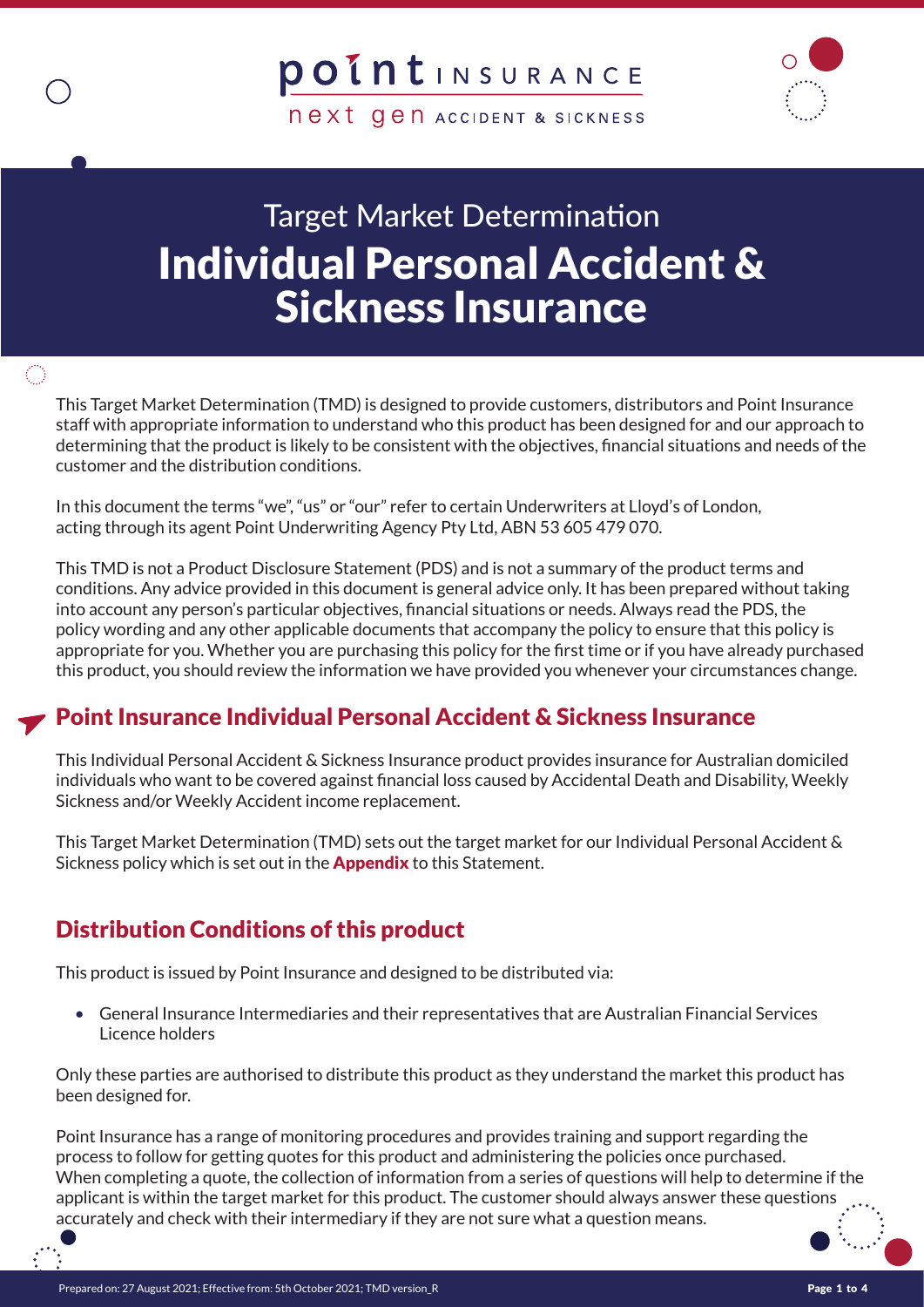Point Insurance will make risk-based decisions to determine its acceptance criteria about insurance cover that can be offered to you. Some of the key acceptance criteria relating to this target market determination may include:

- Your occupation
- Your age
- Benefit limits and sub-limits

#### Reviewing this document

Point will review this TMD within 12 months from the effective date to ensure it remains appropriate and in compliance with the objectives, financial situations and needs of the customer.

Furthermore, we will also review this TMD if any event or circumstances (called 'review triggers') occur that would reasonably suggest that the determination is no longer appropriate, such as:

- We make a material change to the cover provided by the product
- A change in our acceptance criteria (underwriting guidelines) that impacts on the suitability of the product for the target market
- A material change to the distribution of the product
- The discovery of a relevant and material deficiency in the product's disclosure documentation
- Systemic complaints and / or claims issues which indicate that the product is no longer suitable for the described target market
- Material and relevant reductions in our key product suitability metrics such as:
	- Customer satisfaction
	- Product acceptance
	- Financial performance
	- Benefits to customers, and
	- Product value and affordability
- We identity that there has been a significant dealing in the product that is not consistent with the TMD

We will review this TMD within 10 business days of the occurrence of any review trigger.

### Reporting

Point Insurance records and reviews all complaints received about this product on a quarterly basis (Complaints Reporting Period). Our distributors are required to provide to us written details of any complaints that they have received about our product within 10 business days of the end of each quarter.

Our Distributors are also required to report to us if they become aware of significant dealing in this product which is not consistent with this TMD within 10 business days of becoming aware of such dealing.

If the complaints are systemic and indicate that this product is no longer suitable for the described target market, we will review and update the TMD within the timeframe indicated above.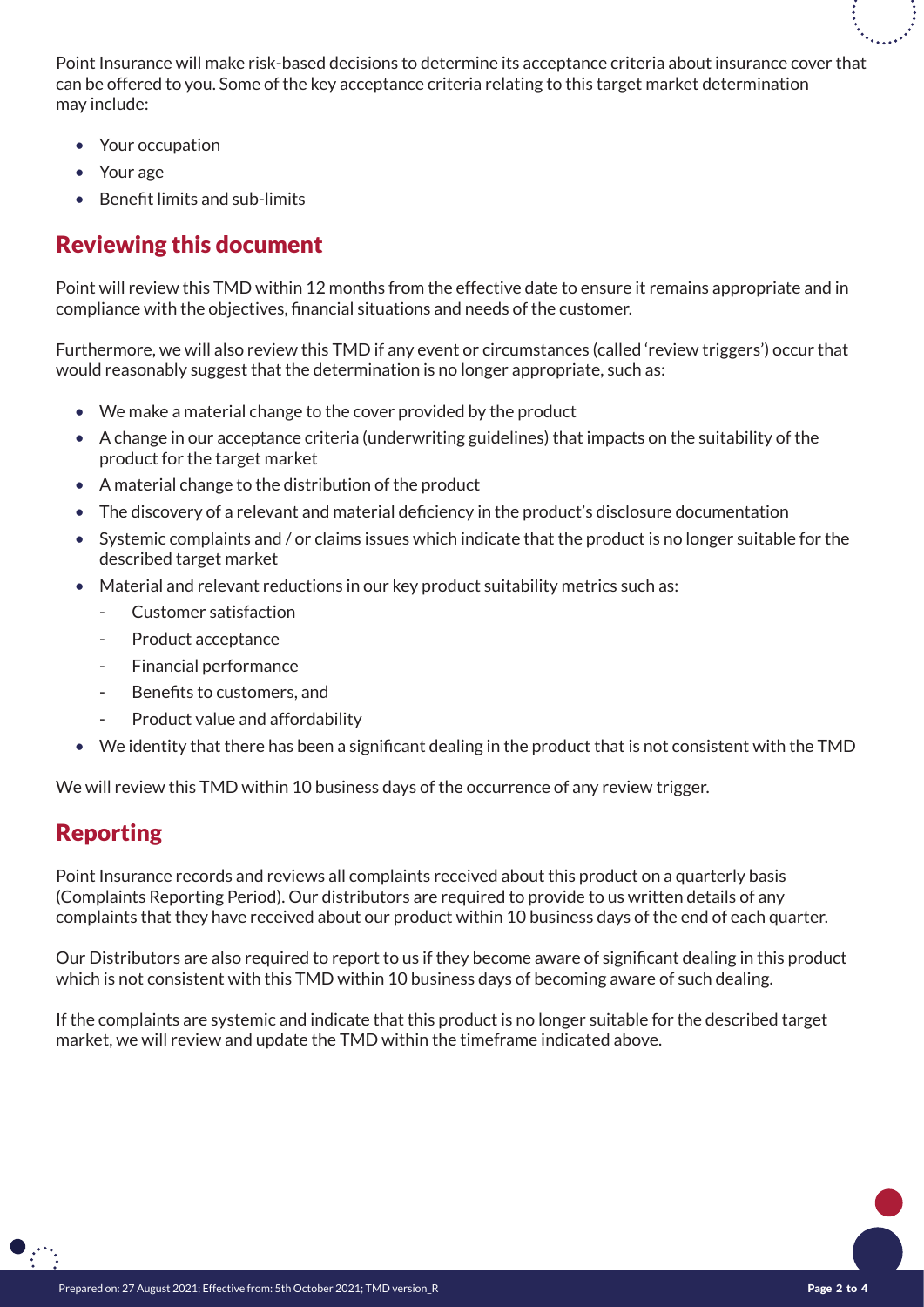# Record keeping

Point Insurance will maintain records of the reasonable steps it has taken to ensure that this product is sold in a manner consistent with this TMD.

We will also prepare and maintain complete and accurate records of our decisions, and the reasons for those decisions, in relation to:

- All target market determinations for this product
- Identifying and tracking review triggers
- Setting review periods, and
- Any other matters documented in this TMD

### **Y** Questions

If you have any questions about our products or this TMD, please contact us.

Issuer: Point Underwriting Agency Pty Ltd as agent for certain Underwriters at Lloyds AFSL: 477471 Effective Date: 5 October, 2021